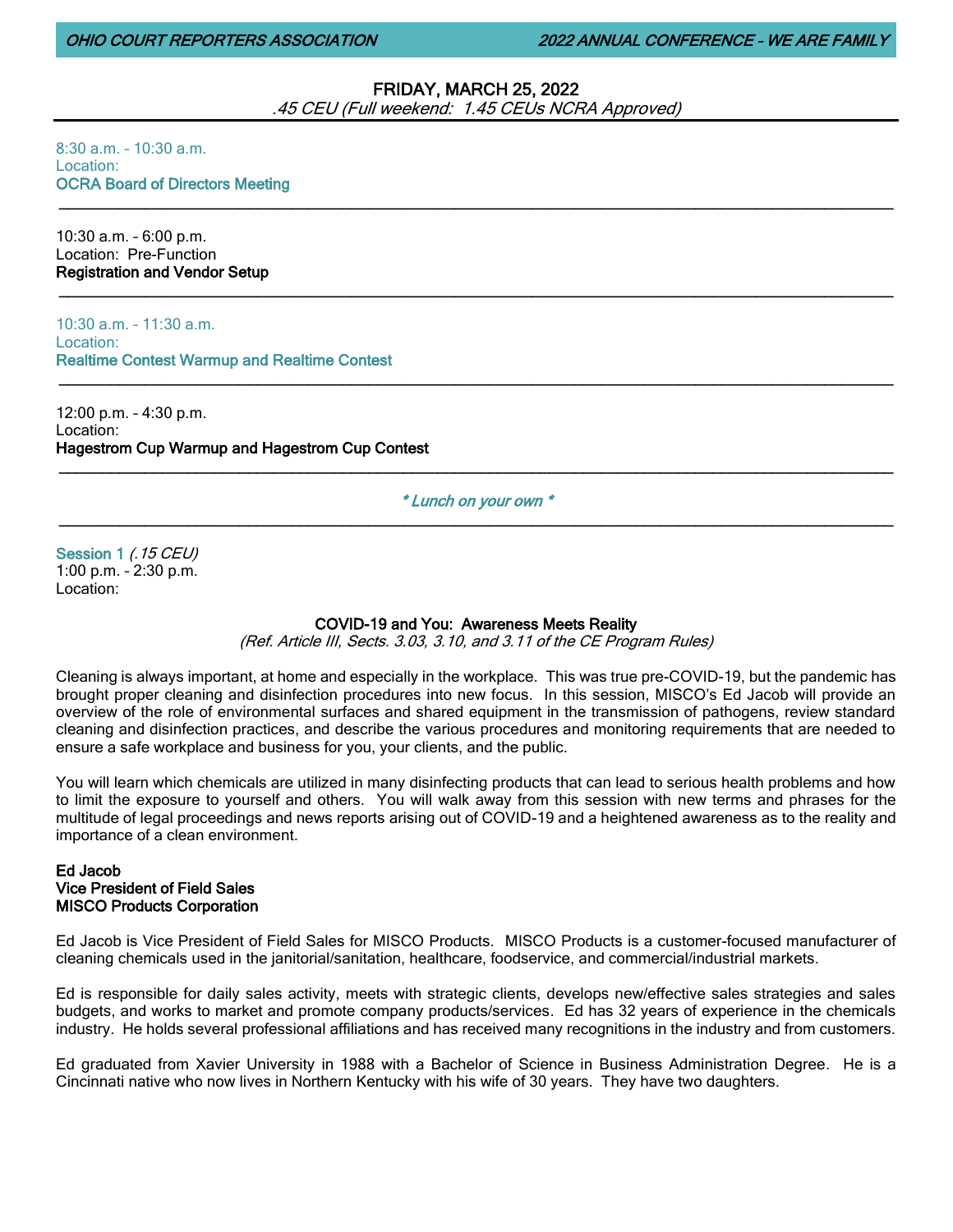# FRIDAY, MARCH 25, 2022 CONTINUED .45 CEU (Full weekend: 1.45 CEUs NCRA Approved)

2:30 p.m. – 3:00 p.m. Location: Pre-Function Vendor and Refreshment Break

Session 2 (.15 CEU) 3:00 p.m. – 4:30 p.m. Location:

### The Psychology of Racial Colorblindness

 $\_$  ,  $\_$  ,  $\_$  ,  $\_$  ,  $\_$  ,  $\_$  ,  $\_$  ,  $\_$  ,  $\_$  ,  $\_$  ,  $\_$  ,  $\_$  ,  $\_$  ,  $\_$  ,  $\_$  ,  $\_$  ,  $\_$  ,  $\_$  ,  $\_$  ,  $\_$  ,  $\_$  ,  $\_$  ,  $\_$  ,  $\_$  ,  $\_$  ,  $\_$  ,  $\_$  ,  $\_$  ,  $\_$  ,  $\_$  ,  $\_$  ,  $\_$  ,  $\_$  ,  $\_$  ,  $\_$  ,  $\_$  ,  $\_$  ,

(Ref. Article III, Sects. 3.08, 3.09, and 3.10 of the CE Program Rules)

In this session, Dr. Phil Mazzocco will outline a new model of what it means to be racially colorblind in today's society. He will share the four categories of colorblindness – protectionist, egalitarian, antagonistic, and visionary – and disentangle their different meanings based on levels of prejudice and awareness of racial inequality. People who claim they don't see race when they evaluate others may think they all have similar beliefs about racial justice, but they're mistaken. In fact, the belief in racial colorblindness unites people who range from liberal to conservative and hardened racists to egalitarians. Court reporters and captioners experience implicit bias nearly every day as professionals, and the willingness to discuss race explicitly will help attendees understand their views and how to talk about them.

#### Dr. Phil Mazzocco Associate Professor The Ohio State University at Mansfield

Dr. Phil Mazzocco received an A.B. in Psychology from Ohio University in 1998, and a Ph.D. in Social Psychology from The Ohio State University in 2005. He then completed a one-year postdoctoral research fellowship at the Kirwan Institute for the Study of Race and Ethnicity in 2005-2006. Starting in the fall of 2006, he began working at OSU-Mansfield. Dr. Mazzocco's research focuses on the factors that underlie racial attitudes, and especially racial policy attitudes. He is also interested in the conditions under which fairness motives will overwhelm self-interest motives, and vice versa. His research has appeared in academic journals, edited book chapters, and at numerous academic conferences.

\_\_\_\_\_\_\_\_\_\_\_\_\_\_\_\_\_\_\_\_\_\_\_\_\_\_\_\_\_\_\_\_\_\_\_\_\_\_\_\_\_\_\_\_\_\_\_\_\_\_\_\_\_\_\_\_\_\_\_\_\_\_\_\_\_\_\_\_\_\_\_\_\_\_\_\_\_\_\_\_\_\_\_\_\_\_\_\_\_\_\_\_\_\_\_\_\_

#### 4:30 p.m. – 5:00 p.m. Location: Pre-Function Vendor and Refreshment Break

Session 3 (.15 CEU) 5:00 p.m. – 6:30 p.m. Location:

#### Financially Fit Families

\_\_\_\_\_\_\_\_\_\_\_\_\_\_\_\_\_\_\_\_\_\_\_\_\_\_\_\_\_\_\_\_\_\_\_\_\_\_\_\_\_\_\_\_\_\_\_\_\_\_\_\_\_\_\_\_\_\_\_\_\_\_\_\_\_\_\_\_\_\_\_\_\_\_\_\_\_\_\_\_\_\_\_\_\_\_\_\_\_\_\_\_\_\_\_\_\_

(Ref. Article III, Sects. 3.08 and 3.10 of the CE Program Rules)

During the global pandemic, many court reporters and captioners have thrived, their workloads have increased, and their wallets have benefited. Planning well starts with understanding your current financial picture and envisioning your goals for the future. Wealth management goes beyond simply picking the right mutual fund. In this session, Mark Beaver will walk attendees through the retirement options available to independent contractors, firm owners and employees, as well as official court reporters. Because proper financial planning should factor in all retirement income sources, Mark will lay the groundwork to get you started in determining how much you need to save to meet your specific retirement goals.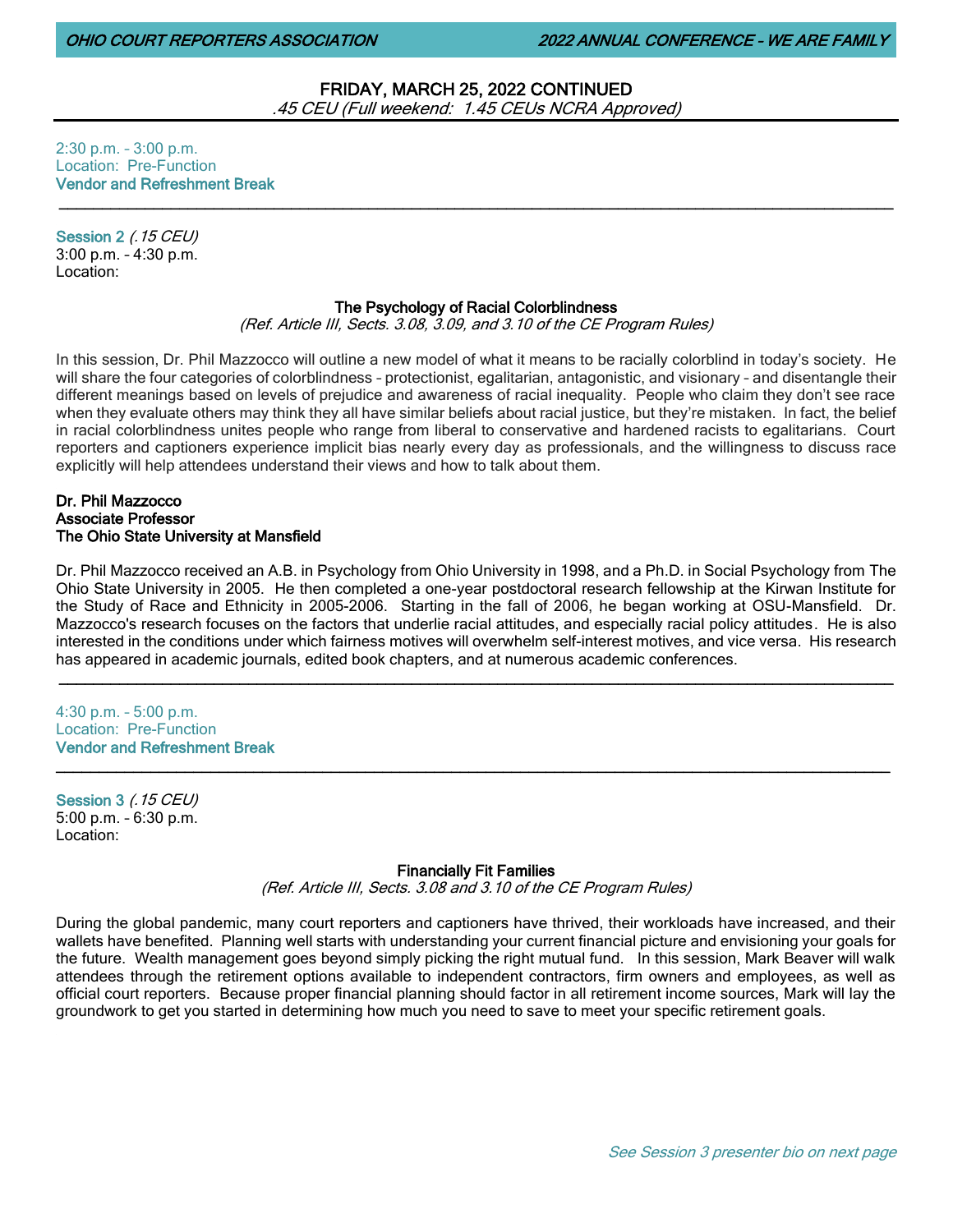FRIDAY, MARCH 25, 2022 CONTINUED .45 CEU (Full weekend: 1.45 CEUs NCRA Approved)

Session 3 Continued

## Mark Beaver, CFP®, AIF® Senior Financial Advisor Keeler & Nadler Family Wealth

Mark is a Partner and Senior Financial Advisor with Keeler & Nadler and also serves as the head of the firm's Investment Committee. He is a Certified Financial Planner ™, an Accredited Investment Fiduciary and a Certified College Financial Consultant. He earned his degree with a focus on personal financial planning from The Ohio State University with a minor in Economics. Mark has lectured on Retirement Planning at The Ohio State University and enjoys mentoring graduating students on their path to becoming financial planners.

Mark is currently the President of the Financial Planning Association of Central Ohio (FPA). He also serves as Chairman of the Local Leadership Board of Search Ministries, the Legacy Endowment Advisory Council to LifeCare Alliance and is a member of the Dublin-Worthington Rotary Club and the Worthington Estate Planning Council. He was named a Best-In-State Next-Gen Wealth Advisor by Forbes in 2019 and a Five Star Wealth Manager in Columbus Monthly in 2018, 2019 and 2020. He's been asked numerous times to share his expertise on the Good Day Columbus (ABC / Fox) morning show. His insights on wealth creation have been featured in Money Magazine, Bloomberg, Forbes, Kiplinger's, Investment News, USA Today and The New York Post.

Mark, his wife Sarah and twin boys Lucas and Logan reside in Dublin, Ohio. He enjoys cycling, photography, and volunteering through their local church. \_\_\_\_\_\_\_\_\_\_\_\_\_\_\_\_\_\_\_\_\_\_\_\_\_\_\_\_\_\_\_\_\_\_\_\_\_\_\_\_\_\_\_\_\_\_\_\_\_\_\_\_\_\_\_\_\_\_\_\_\_\_\_\_\_\_\_\_\_\_\_\_\_\_\_\_\_\_\_\_\_\_\_\_\_\_\_\_\_\_\_\_\_\_\_\_\_

\* Dinner on your own \*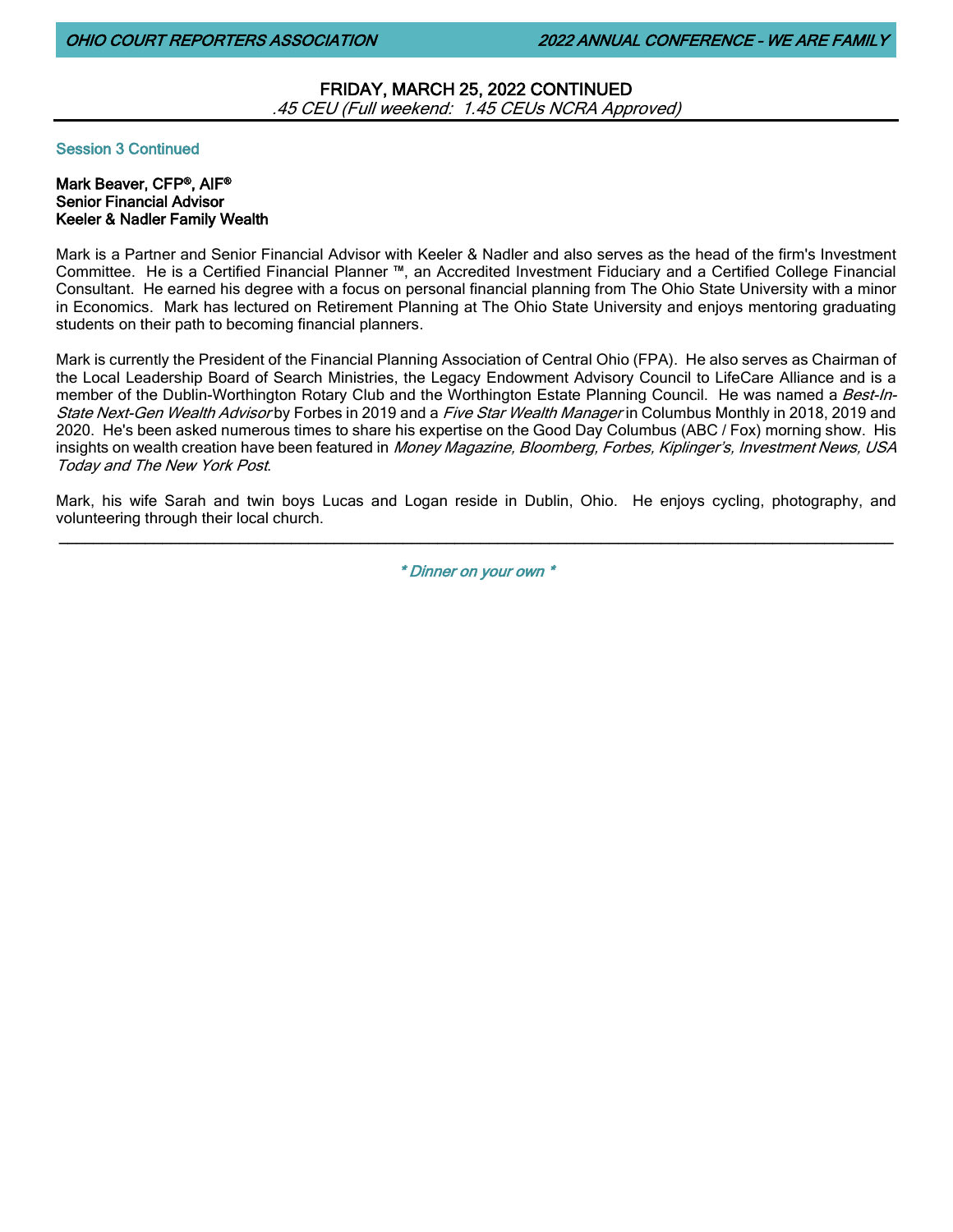# SATURDAY, MARCH 26, 2022 .7 CEU (Full weekend: 1.45 CEUs NCRA Approved)

7:30 a.m. – 8:30 a.m. Location: Pre-Function Registration and Continental Breakfast

Session 4 (.2 CEU) 8:30 a.m. – 10:30 a.m. Location:

# Your Connections: Enhance and Expand (Part I)

 $\_$  ,  $\_$  ,  $\_$  ,  $\_$  ,  $\_$  ,  $\_$  ,  $\_$  ,  $\_$  ,  $\_$  ,  $\_$  ,  $\_$  ,  $\_$  ,  $\_$  ,  $\_$  ,  $\_$  ,  $\_$  ,  $\_$  ,  $\_$  ,  $\_$  ,  $\_$  ,  $\_$  ,  $\_$  ,  $\_$  ,  $\_$  ,  $\_$  ,  $\_$  ,  $\_$  ,  $\_$  ,  $\_$  ,  $\_$  ,  $\_$  ,  $\_$  ,  $\_$  ,  $\_$  ,  $\_$  ,  $\_$  ,  $\_$  ,

(Ref. Article III, Sects. 3.08 and 3.10 of the CE Program Rules)

WE ARE FAMILY! Presenter Erin Lydy will take the theme of the conference and apply it to individual personality traits. From stories about her own family to stories in the workplace, attendees will learn more about themselves, their unique personalities, the personalities of others, and how to improve relationships. Have you ever wondered why you get along better with others, or why you seem to have conflict with the same person on a regular basis? Be ready to explore the attributes of DiSC, discover which style you prefer, identify the style of others, and learn how to use that information to improve personal and professional relationships.

# Erin Lydy Risen Path Consulting, LLC

After twenty years of corporate strategic HR roles in a variety of industries and being told to "stop being so passionate about doing the right thing," Erin Lydy founded Risen Path Consulting, LLC. Her passion is developing highly engaged leaders who inspire and lead their teams to be more productive and engaged.

Erin is an expert in the DiSC suite of tools. This includes DiSC in the Workplace, DiSC for leaders, Productive Conflict, Emotional Intelligence, and The Five Behaviors of a Cohesive Team. Each workshop is customized to the team she is working with. Results include healthier workplace relationships, improved communication, increased productivity, and a higher level of trust. Attendees have found the content to be simple to comprehend and implement. The implementation is the most critical component. The work comes after the workshop, and Erin will continue to partner with the leaders to ensure the concepts are being kept alive in the workplace. Erin is a graduate of The Ohio State University and lives in Norwalk, Ohio.

Erin and her husband recently moved to Norwalk and are operating a Victorian bed and breakfast. Small groups and teams have the opportunity to hold teambuilding workshops at the bed and breakfast. Erin and her family spend a lot of time on Lake Erie during the summer months. When time allows, Erin enjoys travels to Washington state to see family, wine tasting, and being an animal welfare advocate as the founder of a cat rescue organization.

\_\_\_\_\_\_\_\_\_\_\_\_\_\_\_\_\_\_\_\_\_\_\_\_\_\_\_\_\_\_\_\_\_\_\_\_\_\_\_\_\_\_\_\_\_\_\_\_\_\_\_\_\_\_\_\_\_\_\_\_\_\_\_\_\_\_\_\_\_\_\_\_\_\_\_\_\_\_\_\_\_\_\_\_\_\_\_\_\_\_\_\_\_\_\_\_\_

\_\_\_\_\_\_\_\_\_\_\_\_\_\_\_\_\_\_\_\_\_\_\_\_\_\_\_\_\_\_\_\_\_\_\_\_\_\_\_\_\_\_\_\_\_\_\_\_\_\_\_\_\_\_\_\_\_\_\_\_\_\_\_\_\_\_\_\_\_\_\_\_\_\_\_\_\_\_\_\_\_\_\_\_\_\_\_\_\_\_\_\_\_\_\_\_\_

10:30 a.m. – 10:45 a.m. Location: Pre-Function Vendor, Silent Auction, and Refreshment Break

Session 5 (.15 CEU) 10:45 a.m. – 12:15 p.m. Location:

> Your Connections: Enhance and Expand (Part II) (Ref. Article III, Sects. 3.08 and 3.10 of the CE Program Rules)

This a continuation of the previous session. Please see description above in Session 4.

Erin Lydy Risen Path Consulting, LLC

See presenter bio above in Session 4.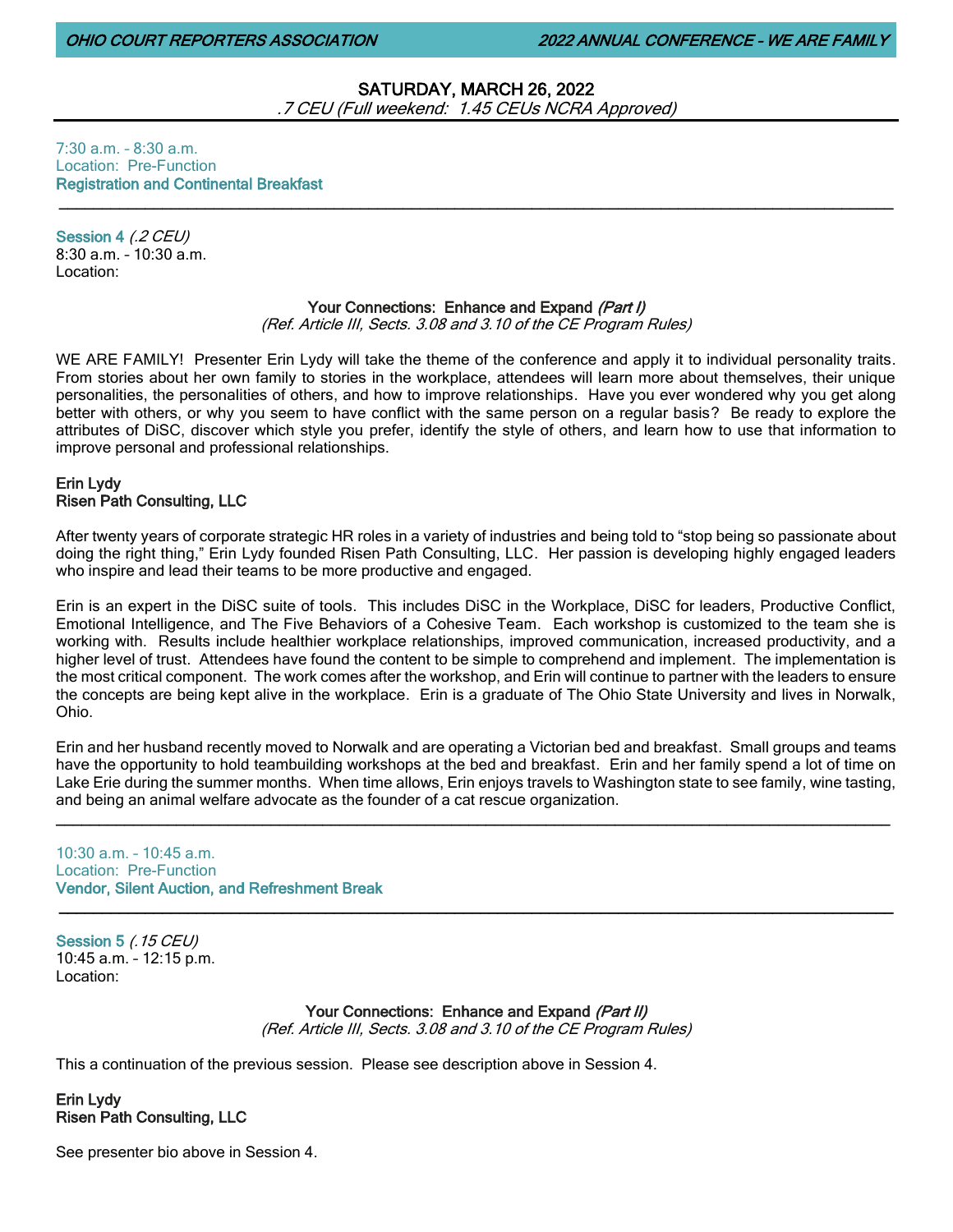OHIO COURT REPORTERS ASSOCIATION 2022 ANNUAL CONFERENCE – WE ARE FAMILY

# SATURDAY, MARCH 26, 2022 CONTINUED .7 CEU (Full weekend: 1.45 CEUs NCRA Approved)

12:15 p.m. – 1:45 p.m. Location: OCRA 2022 Business Meeting, Scholarships, Member Awards, Installation of Board, and Luncheon \* Lunch Provided \*

Session 6 (.15 CEU) 2:00 p.m. – 3:30 p.m. Location:

# STRONGer Together

\_\_\_\_\_\_\_\_\_\_\_\_\_\_\_\_\_\_\_\_\_\_\_\_\_\_\_\_\_\_\_\_\_\_\_\_\_\_\_\_\_\_\_\_\_\_\_\_\_\_\_\_\_\_\_\_\_\_\_\_\_\_\_\_\_\_\_\_\_\_\_\_\_\_\_\_\_\_\_\_\_\_\_\_\_\_\_\_\_\_\_\_\_\_\_\_\_

(Ref. Article III, Sects. 3.02, 3.08, and 3.09 of the CE Program Rules)

When we're STRONGer together, we can change our destiny. NCRA STRONG works as one of the most active committees in NCRA's long history. Seminars presented by STRONG are designed to inform the audience on recent marketplace developments and the quickly evolving privacy rules and regulations impacting our profession.

Each seminar presented will contain the most current information and have a panel of experts available from the STRONG Committee. You also won't want to miss where to find the STRONG tools available to you to showcase your talents and appropriately inform your consumers. Committee members include Stacey Raikes, Chair; Phyllis-Craver Lykken; Elizabeth Harvey; Andrea Kreutz; Lisa Migliore Black; Lillian Freiler; Lindsay Stoker; Margaret Turner; Lin Riffle; Angie Starbuck; and Sue Terry. In each STRONG seminar, all available committee members attend and provide input and answer questions.

### Panel Presenters: STRONG Committee Members

#### Lin Riffle, RDR, CRR, CRC, Realtime Systems Administrator

Lin has been a freelance court reporter in Columbus, Ohio, since 1987, and is currently self-employed. She graduated from Bliss College with an associate degree in court reporting. Lin has placed in realtime contests on the state and national level and in a speed contest at the state level. She currently serves as the District C Director for the Ohio Court Reporters Association and is a member of the NCRA STRONG Committee. Lin is empty-nesting in the Clintonville neighborhood of Columbus with her husband of 35 years, Tim, and their three cats. In her spare time, she enjoys hiking, kayaking, cooking, and road trips to Chicago to visit their daughter and son-in-law.

# Angie Starbuck, RDR, CRR, CRC

Angie graduated from Bliss College in Columbus in 1992 and has worked at PRI ever since! She began as a court reporter and also gained experience in CART and captioning. Angie purchased PRI Court Reporting from Linda Sturm in 2012. She has extensive deposition and arbitration experience in all areas of litigation. In addition to her court reporting experience, she also provides live captioning services to many companies, universities, and national organizations, both in person and remotely. Angie has also achieved the designation of Certified Shorthand Reporter in the State of California. She is a proud member of NCRA, OCRA, Ethics First (NCRA), and has transcribed interviews for the Veterans History Project. She serves on the STRONG Committee and the Test Advisory Committee for the National Court Reporters Association and is currently the Secretary for the Ohio Court Reporters Association. Angie has also written several articles for the Columbus Bar Association and the National Court Reporters Association publications.

# Sue Terry, FAPR, RPR, CRR, CRC

Sue is a legend here in Ohio. She is a court reporter from Springfield, currently serving as an official court reporter for Greene County, and is a Past President of OCRA and NCRA. She has been a court reporter since 1975. Throughout her career, she has reported arbitrations, court proceedings, administrative hearings, conventions, public utility hearings, large environmental cases, patent cases, tobacco cases, and other cases with highly technical or medical testimony. Sue has helped many reporters make the transition to realtime reporting by improving their translation rates and assisting them with mastering the use of CAT software. As we all know, Sue is amazing!

\_\_\_\_\_\_\_\_\_\_\_\_\_\_\_\_\_\_\_\_\_\_\_\_\_\_\_\_\_\_\_\_\_\_\_\_\_\_\_\_\_\_\_\_\_\_\_\_\_\_\_\_\_\_\_\_\_\_\_\_\_\_\_\_\_\_\_\_\_\_\_\_\_\_\_\_\_\_\_\_\_\_\_\_\_\_\_\_\_\_\_\_\_\_\_\_\_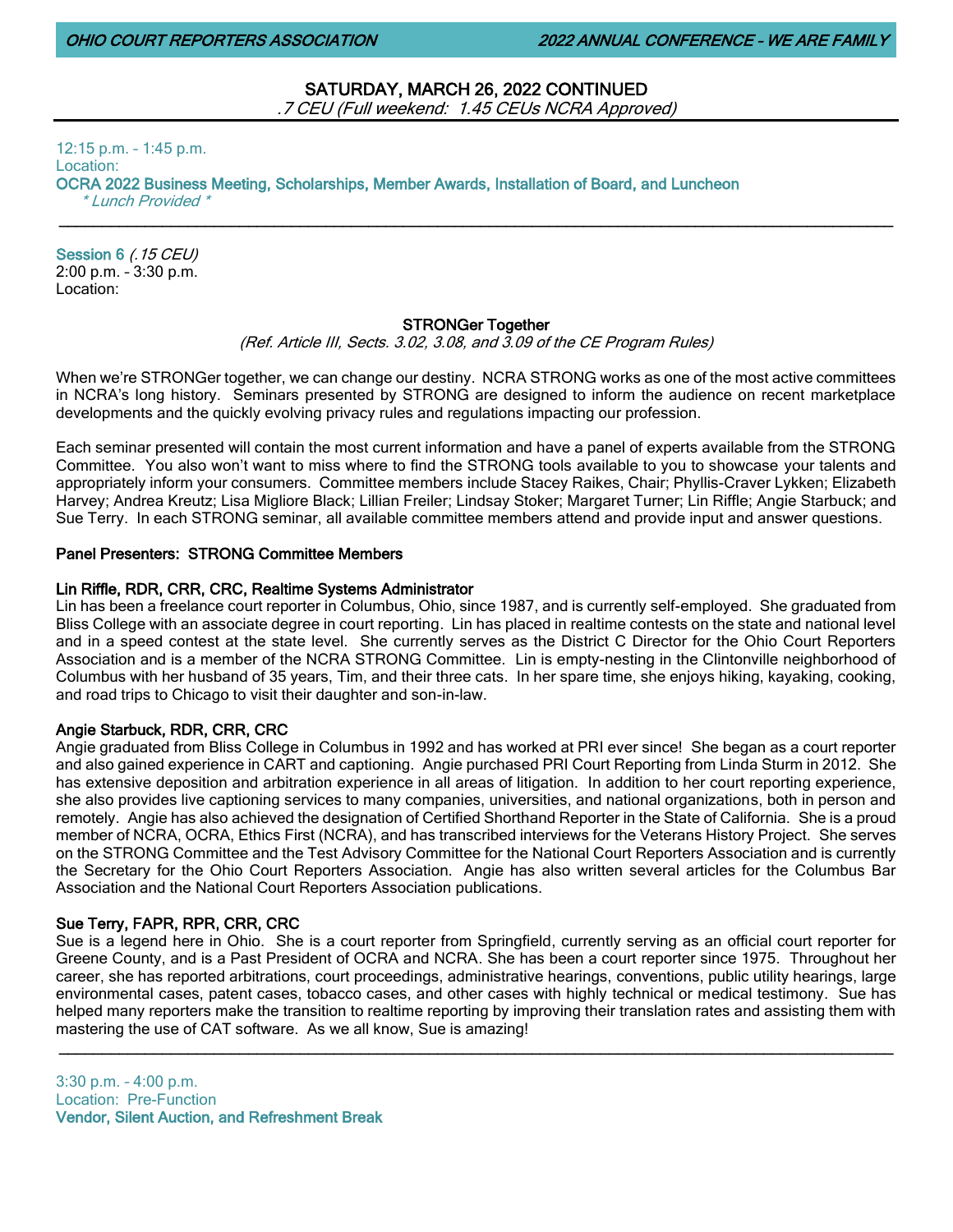# SATURDAY, MARCH 26, 2022 CONTINUED .7 CEU (Full weekend: 1.45 CEUs NCRA Approved)

Session 7 (.2 CEU) 4:00 p.m. – 6:00 p.m. Location:

# Professional Captioning: 2020 and Beyond

(Ref. Article III, Sects. 3.04 and 3.08 of the CE Program Rules)

Demand for captioning changed in 2020, with captioners seeing a 20-40% growth in demand. As consumers have become used to captioning being available, it will be hard for companies to go back to not offering it. In this session, Kim and Kelly will walk you through what industries are embracing quality captions, the challenges captioners are facing, and the opportunities for captioners in the years ahead.

# Presenters:

# Kim Falgiani, RDR, CRR, CRC, CSR (HI)

Kim began her remote broadcast captioning career in 2002. Her passion for equal communication access led to her work with Americans with Disabilities - Deaf/Hard-of-Hearing and Visually Impaired - providing CART/captioning remotely and on-site. Some of Kim's work on-site has included Broadway theater plays, music concerts, museum programs, tech conferences, court trials, ADA events, the 2016 Democratic National Convention Caucuses/Conference (remotely in 2020), and the 2019 and 2021 NCRA Annual Conferences. Since graduating with a degree in court reporting in 1980, Kim has enjoyed work as an official, freelancer, and business owner. She is currently a member of NCRA's Captioning Committee. "Caption Everything!"

# Kelly Linkowski, RPR, CRR, CRC, CPE

Kelly has been captioning since 2003 from both the comforts of home and around the world. She believes passionately in communication accessibility, with captions being a part of the universal planning of all events, conferences, and entertainment not as an accommodation but as equal access. Kelly has been a stenographic reporter since 1993. "Our career has offered me the opportunity to schedule work around our family's schedules and needs, never having to figure out how to schedule things with work as the epicenter. I love this profession." Kelly served as the 2019-2020 OCRA President, will be finishing her two-year service as OCRA Immediate Past President this weekend, and volunteers in captioning-related committees with NCRA.

 $\_$  ,  $\_$  ,  $\_$  ,  $\_$  ,  $\_$  ,  $\_$  ,  $\_$  ,  $\_$  ,  $\_$  ,  $\_$  ,  $\_$  ,  $\_$  ,  $\_$  ,  $\_$  ,  $\_$  ,  $\_$  ,  $\_$  ,  $\_$  ,  $\_$  ,  $\_$  ,  $\_$  ,  $\_$  ,  $\_$  ,  $\_$  ,  $\_$  ,  $\_$  ,  $\_$  ,  $\_$  ,  $\_$  ,  $\_$  ,  $\_$  ,  $\_$  ,  $\_$  ,  $\_$  ,  $\_$  ,  $\_$  ,  $\_$  ,

\_\_\_\_\_\_\_\_\_\_\_\_\_\_\_\_\_\_\_\_\_\_\_\_\_\_\_\_\_\_\_\_\_\_\_\_\_\_\_\_\_\_\_\_\_\_\_\_\_\_\_\_\_\_\_\_\_\_\_\_\_\_\_\_\_\_\_\_\_\_\_\_\_\_\_\_\_\_\_\_\_\_\_\_\_\_\_\_\_\_\_\_\_\_\_\_\_

6:00 p.m. Location: Hagestrom Cup Speed Contest and Realtime Contest Results

6:00 p.m. – 6:30 p.m. Location: Pre-Function Silent Auction Ends at 6:00/Pick Up Winning Items Vendor Wrap-Up \_\_\_\_\_\_\_\_\_\_\_\_\_\_\_\_\_\_\_\_\_\_\_\_\_\_\_\_\_\_\_\_\_\_\_\_\_\_\_\_\_\_\_\_\_\_\_\_\_\_\_\_\_\_\_\_\_\_\_\_\_\_\_\_\_\_\_\_\_\_\_\_\_\_\_\_\_\_\_\_\_\_\_\_\_\_\_\_\_\_\_\_\_\_\_\_\_

7:00 p.m. – 10:00 p.m. Location:

> Family Reunion! President's Saturday Reception

Main raffle winner announced \* Dinner Provided / Cash Bar Available\*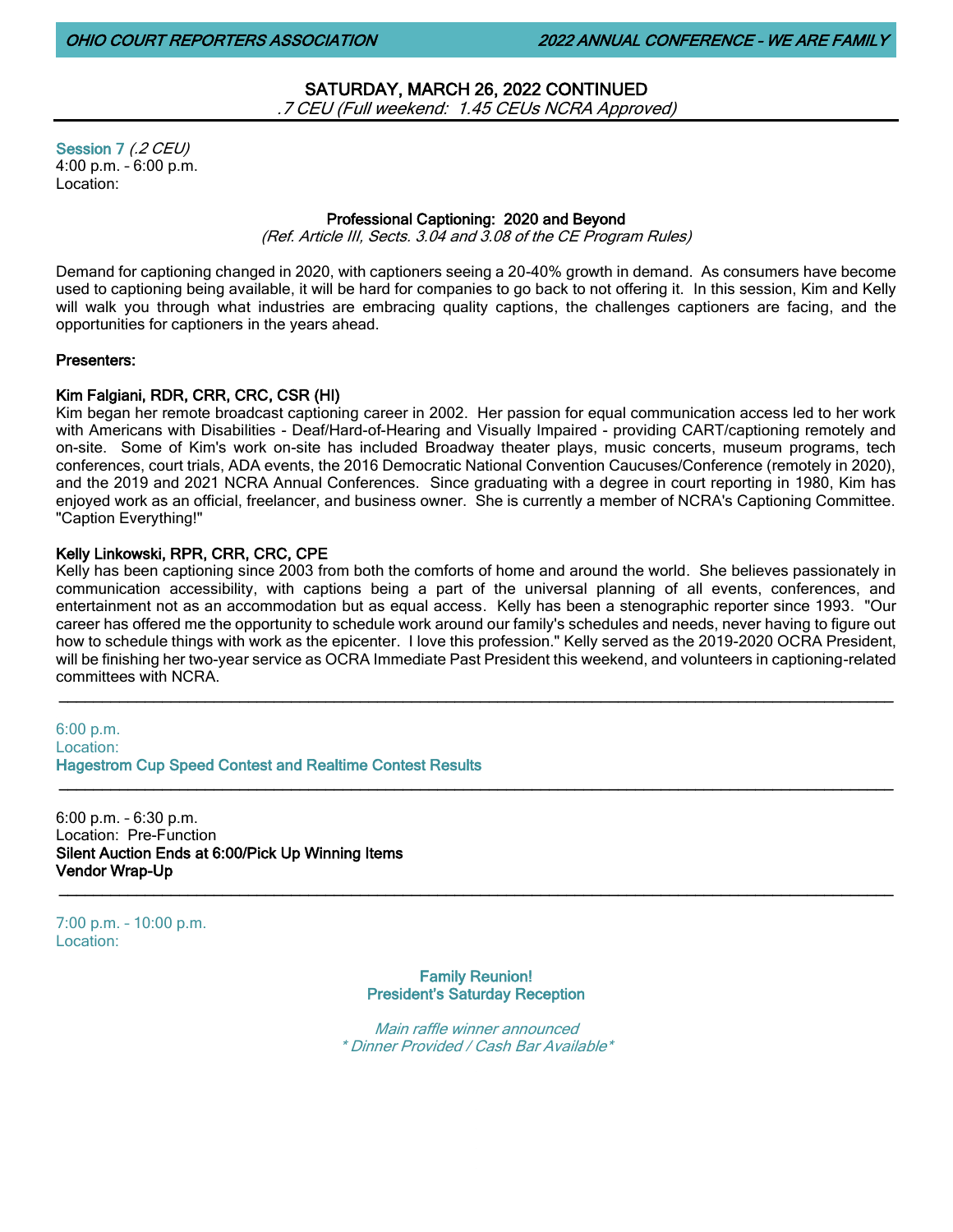# SUNDAY, MARCH 27, 2022 .3 CEU (Full weekend: 1.45 CEUs NCRA Approved)

8:00 a.m. – 9:00 a.m. Location: Pre-Function Continental Breakfast

Session 8 (.15 CEU) 9:00 a.m. – 10:30 a.m. Location:

# Tech Smart and Cyber Wise

 $\_$  ,  $\_$  ,  $\_$  ,  $\_$  ,  $\_$  ,  $\_$  ,  $\_$  ,  $\_$  ,  $\_$  ,  $\_$  ,  $\_$  ,  $\_$  ,  $\_$  ,  $\_$  ,  $\_$  ,  $\_$  ,  $\_$  ,  $\_$  ,  $\_$  ,  $\_$  ,  $\_$  ,  $\_$  ,  $\_$  ,  $\_$  ,  $\_$  ,  $\_$  ,  $\_$  ,  $\_$  ,  $\_$  ,  $\_$  ,  $\_$  ,  $\_$  ,  $\_$  ,  $\_$  ,  $\_$  ,  $\_$  ,  $\_$  ,

(Ref. Article III, Sects. 3.04 and 3.05 of the CE Program Rules)

Buying a new computer? Wondering which antivirus software is best? Which cloud storage service should you use? What is cloud storage? This session will bring you face-to-face with the technology of 2022 covering a range of topics to make you as tech savvy and cyber wise as you want – or need - to be! Topics include but are not limited to: What to look for in buying a new computer, the differences between Windows 10 and Windows 11, cloud storage options, secure networking at home and at the office, and so much more!

### Presenters:

# Sarah Nageotte, FAPR, RDR, CRR, CRC

Sarah is the Court Reporter Supervisor and Chief Court Reporter for the U.S. District Court, Northern District of Ohio. Sarah is a past President of NCRA and a past Director of OCRA and has served as OCRA's Executive Director since 2015. She has extensive committee work at both the state and national levels and has received the OCRA Distinguished Service, Diplomat, and Legislative Awards, the Miami Jacobs Alumni Award, and was recognized as one of the "Top 5 Under 45" by the Ashtabula Area Chamber of Commerce.

# Sue Terry, FAPR, RPR, CRR, CRC

Sue is a legend here in Ohio. She is a court reporter from Springfield, currently serving as an official court reporter for Greene County, and is a Past President of OCRA and NCRA. She has been a court reporter since 1975. Throughout her career, she has reported arbitrations, court proceedings, administrative hearings, conventions, public utility hearings, large environmental cases, patent cases, tobacco cases, and other cases with highly technical or medical testimony. Sue has helped many reporters make the transition to realtime reporting by improving their translation rates and assisting them with mastering the use of CAT software. As we all know, Sue is amazing!

\_\_\_\_\_\_\_\_\_\_\_\_\_\_\_\_\_\_\_\_\_\_\_\_\_\_\_\_\_\_\_\_\_\_\_\_\_\_\_\_\_\_\_\_\_\_\_\_\_\_\_\_\_\_\_\_\_\_\_\_\_\_\_\_\_\_\_\_\_\_\_\_\_\_\_\_\_\_\_\_\_\_\_\_\_\_\_\_\_\_\_\_\_\_\_\_\_

\_\_\_\_\_\_\_\_\_\_\_\_\_\_\_\_\_\_\_\_\_\_\_\_\_\_\_\_\_\_\_\_\_\_\_\_\_\_\_\_\_\_\_\_\_\_\_\_\_\_\_\_\_\_\_\_\_\_\_\_\_\_\_\_\_\_\_\_\_\_\_\_\_\_\_\_\_\_\_\_\_\_\_\_\_\_\_\_\_\_\_\_\_\_\_\_\_

 $10:30$  a.m. –  $10:45$  a.m. Location: Pre-Function Refreshment Break

Session 9 (.15 CEU) 10:45 a.m. – 12:15 p.m. Location:

Separate But Together: Daily Copy/Remote Editing Technology

(Ref. Article III, Sects. 3.02, 3.04, and 3.05 of the CE Program Rules)

Join the top professionals in your field who are utilizing remote access scoping to provide the most accurate realtime translation and the fastest turnaround imaginable! With Case CATalyst's RealTeam and Eclipse's Connection Magic, expedited, next-day, and even same-day delivery is not only possible, it will be the most efficient way you've ever worked. In this session, the Case CATalyst and Eclipse panelists will walk you through their individual experiences using RealTeam and Connection Magic in both the official and freelance settings. You will learn how to connect to share your text, audio, and globals with a trusted scopist/proofreading team, how to identify/troubleshoot connection issues, and how to keep tabs on your team's progress and communicate with them throughout the entire process.